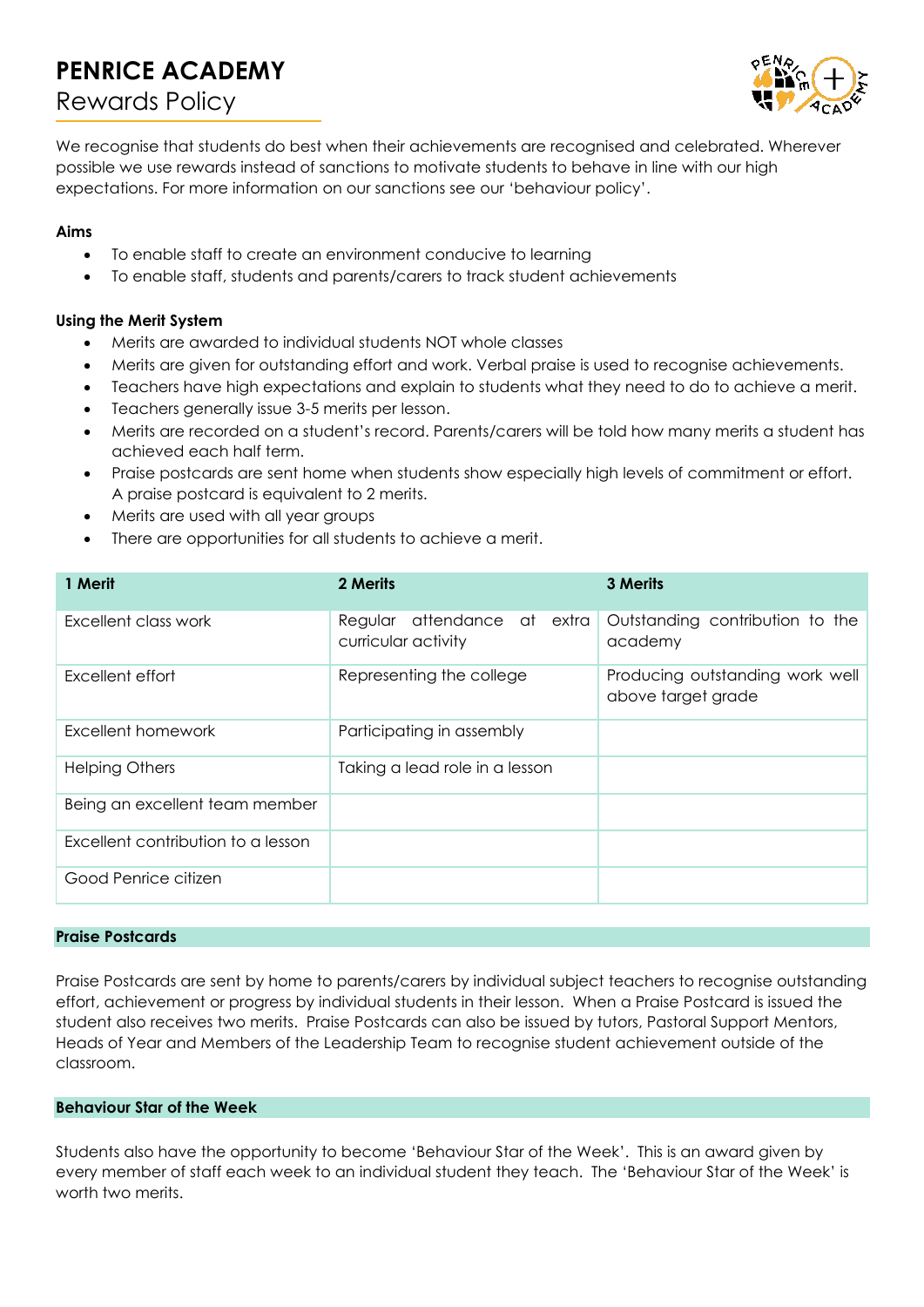#### **Attendance Awards**

# **Years 7/8**

**The tutor group in each year group with the highest attendance over a term receives a team prize/trip to the value of £150.**

## **Criteria**

- Individuals must have attendance over 90% to qualify for award.
- Students with a deficit point v merits will not qualify for award.

#### **Additional Information**

 Trip run by tutor in last week of term with support from Head of Year and Pastoral Support Mentor. For example, cinema or bowling trip.

#### **Years 9/10/11**

**30 students are chosen at random from each year group who have 100% Attendance for that term.** 

#### **Top Achievement Award**

#### **Years 7/8**

**The tutor group in each year group with the highest combined merits over a term receives a team prize or trip to the value of £150.**

#### **Criteria**

Individuals must have a positive points v merits total to qualify for the award Attendance of individual students must be over 90%

#### **Additional Information**

 Trip run by tutor in last week of term with support from Head of Year and Pastoral Support Mentor. For example, cinema or bowling trip.

# **Years 9/10/11**

**The top 30 merit earners from each year group will qualify for this award each term.**

#### **Tutor Group Individual Award (All Year Groups)**

**10 (11 in Year 10) individuals in each year group from each tutor group are rewarded. They are nominated by their tutor and peers.**

#### **Criteria**

- good citizen of the college
- makes very good progress
- most improved report
- involved with extra-curricular activities
- a positive role model

These student are rewarded with vouchers and special recognition in their termly Celebration assemblies.

#### **Head of Year Individual Awards (All Year Groups)**

Up to 10 students per year group per term are awarded vouchers by the Head of Year.